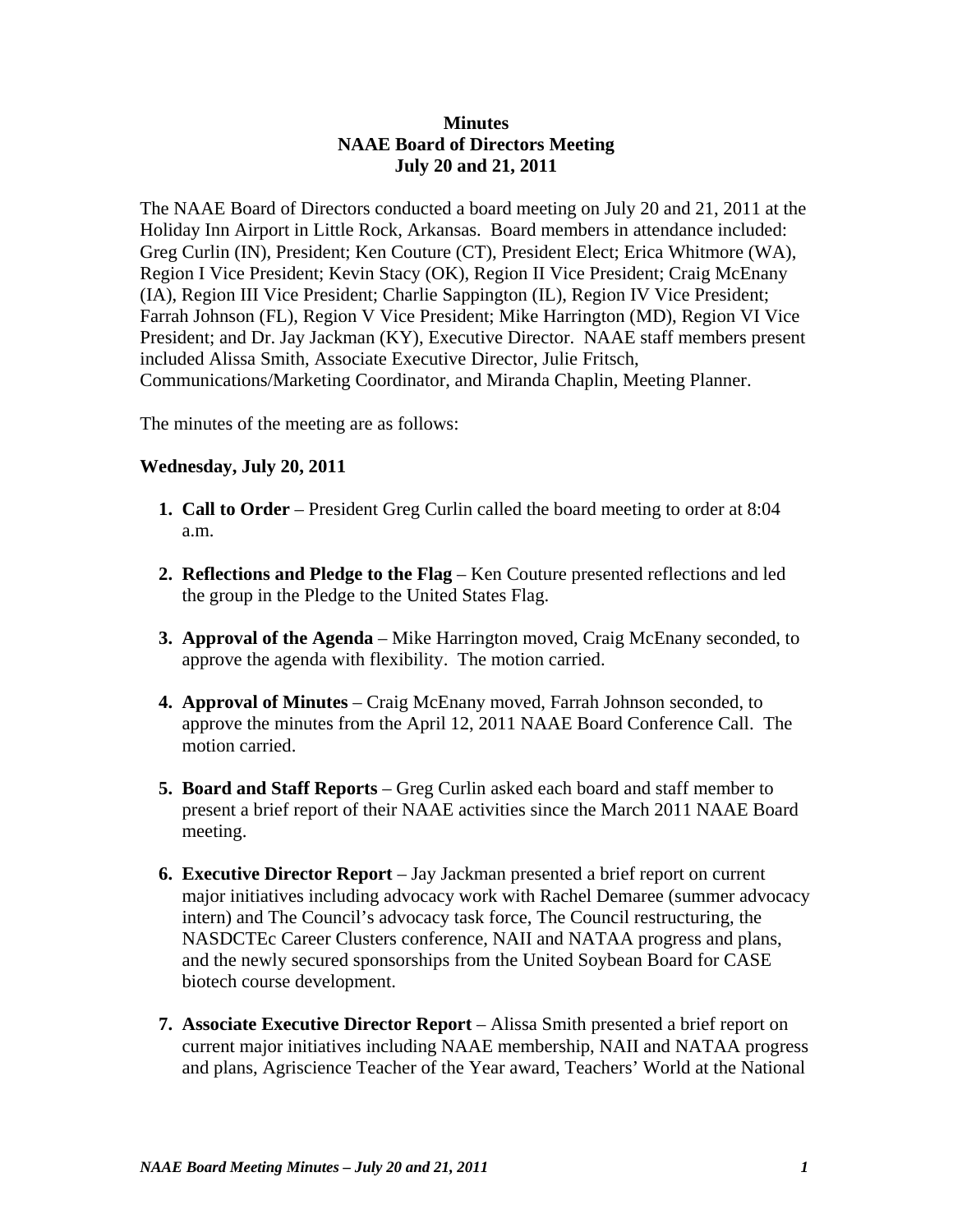FFA Convention, the Internet Café at the National FFA Convention, and current awards programs.

- **8. Communications/Marketing Coordinator Report** Julie Fritsch presented a brief report on current major initiatives including NAAE Communities of Practice (2,890 current registered users) and the National Teach Ag Campaign, including plans for the 2011 National FFA Convention. Due to the committee meeting time schedule, this report was finished later in the meeting.
- **9. Professional Growth Committee Meeting** Erica Whitmore, Board Professional Growth Committee Chair, conducted the Professional Growth Committee meeting. Heather Obert, Illinois, Full Professional Growth Committee Chair, joined the meeting via conference call. (Refer to the committee report for the details of the committee meeting.)
- **10. Public Policy Committee Meeting** Craig McEnany, Board Public Policy Committee Chair, conducted the Public Policy Committee meeting. Terry Hughes, New York, Full Public Policy Committee Chair, joined the meeting via conference call. (Refer to the committee report for the details of the committee meeting.)

*President Greg Curlin recessed the board meeting from 12:06 - 1:15 p.m. for a lunch break.*

- **11. Marketing Committee Meeting** Mike Harrington, Board Marketing Committee Chair, conducted the Marketing Committee meeting. Deb Seibert, Pennsylvania, Full Marketing Committee Chair, joined the meeting via conference call. (Refer to the committee report for the details of the committee meeting.)
- **12. Member Services Committee Meeting**  Farrah Johnson, Board Member Services Committee Chair, conducted the Member Services Committee meeting. Tamera Whitcomb, Washington, Full Member Services Committee Chair, joined the meeting via conference call. (Refer to the committee report for the details of the committee meeting.)
- **13. Policy and Bylaws Committee Meeting Kevin Stacy, Board Policy and Bylaws** Committee Chair, was ill. Charlie Sappington filled in for Kevin to conduct the Policy and Bylaws Committee meeting. Clayton Spencer, Alabama, Full Policy and Bylaws Committee Chair, joined the meeting via conference call. (Refer to the committee report for the details of the committee meeting.)
- **14. Strategic Planning Committee Meeting** Ken Couture, Board Strategic Planning Committee Chair, conducted the Strategic Planning Committee meeting. David Kruse, Wisconsin, Full Strategic Planning Committee Chair, joined the meeting via conference call. (Refer to the committee report for the details of the committee meeting.)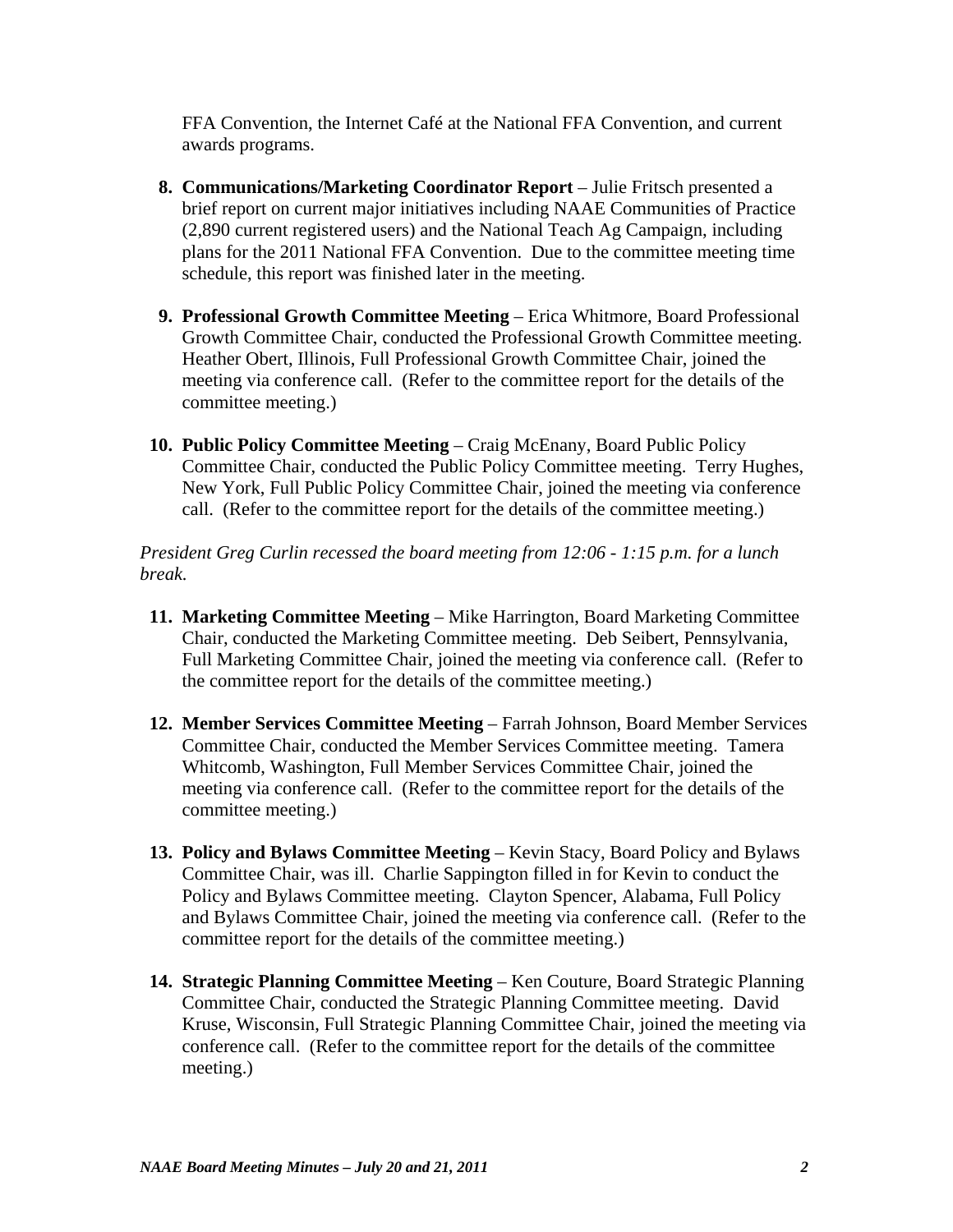**15. Finance Committee Meeting** – Charlie Sappington, Board Finance Committee Chair, conducted the Finance Committee meeting. Pete Neigebauer, Minnesota, Full Finance Committee Chair, joined the meeting via conference call. (Refer to the committee report for the details of the committee meeting.)

*President Greg Curlin recessed the board meeting for the day at 5:03 p.m.*

- **16. National FFA Foundation Remarks** Rob Cooper and Ryan Gallagher met briefly with the board to discuss the strong relationship between the National FFA Foundation and NAAE.
- **17. Welcome from Host State** Marion Fletcher, Arkansas state director of agricultural education, dropped in to say hello to the NAAE board of directors. Marion served as our host for the board meeting in conjunction with the National FFA Alumni State Leader Development Conference.
- **18. Scholarship Approvals** Craig McEnany moved, Ken Couture seconded, to approve the list of upper division scholarship recipients as presented. The motion carried.
- **19. Board Sleeping Rooms at the 2011 National FFA Convention** Miranda Chaplin surveyed the board members to see how many sleeping rooms they need at the FFA convention. Cost at the Hyatt will be \$218.79 plus taxes per room night. Board members reported as follows:

| Greg Curlin    | $\mathcal{D}$ | Ken Couture               |  |
|----------------|---------------|---------------------------|--|
| Craig McEnany  | 5             | Farrah Johnson            |  |
| Kevin Stacy    | 0             | <b>Charlie Sappington</b> |  |
| Erica Whitmore |               | Mike Harrington           |  |

- **20. 2011 NAAE Award Recipients Approval** The board reviewed the lists of 2011 award winners. Ken Couture moved, Charlie Sappington seconded, to approve the award winners as presented. The motion carried.
- **21. Professional Development at the 2011 NAAE Convention** Alissa Smith presented the report to the board. There will be a maximum of 100 professional development workshops at the 2011 convention. On Friday afternoon, the workshops will be presented in two hour time blocks.
- **22. Schedule for the 2011 NAAE Convention** Miranda Chaplin presented the draft convention schedule to the board.
- **23. Board Appointments** The board members agreed to bring nominees (letter of interest and resume) to the pre-convention board meeting prior to the 2011 NAAE Convention in St. Louis for the following positions: 1) Representative to National Council for Agricultural Education; 2) Representative to the National FFA Alumni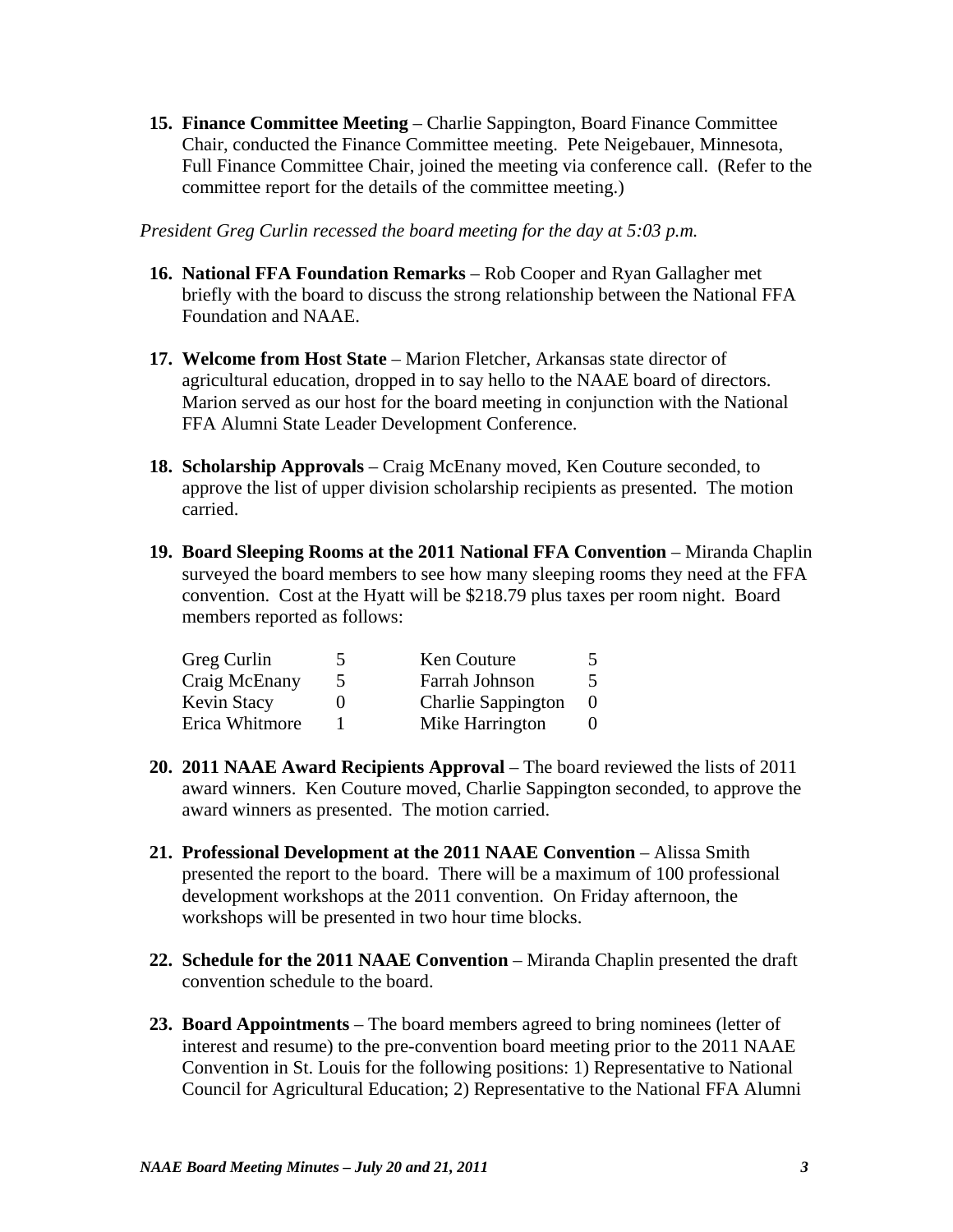Council; 3) Representative to the National FFA Career Development Events advisory committee; and 4) Representative to the National FFA Foundation Board of Trustees. All of these are 3 year appointments beginning January 2012. The NAAE board will nominate and select candidates for The Council and FFA Foundation Board of Trustees positions. Candidates for the National FFA Alumni and Career Development Events positions will be solicited by NAAE board members from state ag ed association leaders.

- **24. Program of Activities Update** The NAAE board updated the NAAE Program of Activities. Each board member updated the section pertaining to his/her respective committee assignment.
- **25. Update of Leadership Handbook** Ken Couture presented a list of items to update in the Leadership Handbook. NAAE staff will make the updates.
- **26. Professional Growth Committee Report** Erica Whitmore presented the Professional Growth Committee report. Erica Whitmore moved, Farrah Johnson seconded, to adopt the Professional Growth committee report. The motion carried.
- **27. Public Policy Committee Report** Craig McEnany presented the Public Policy Committee report. Craig McEnany moved, Kevin Stacy seconded, to adopt the Public Policy committee report. The motion carried.
- **28. Marketing Committee Report**  Mike Harrington presented the Marketing Committee report. Mike Harrington moved, Charlie Sappington seconded, to adopt the Marketing committee report. The motion carried.
- **29. Member Services Committee Report** Farrah Johnson presented the Member Services Committee report. Farrah Johnson moved, Mike Harrington seconded, to adopt the Member Services committee report. The motion carried.
- **30. Policy and Bylaws Committee Report**  Kevin Stacey presented the Policy and Bylaws Committee report. Kevin Stacey moved, Erica Whitmore seconded, to adopt the Policy and Bylaws committee report. The motion carried.
- **31. Strategic Planning Committee Report** Ken Couture presented the Strategic Planning Committee report. Ken Couture moved, Farrah Johnson seconded, to adopt the Strategic Planning committee report. The motion carried.
- **32. Finance Committee Report**  Charlie Sappington presented the Finance Committee report. Charlie Sappington moved, Mike Harrington seconded, to adopt the Finance committee report. The motion carried.
- **33. Organizational Membership Discussion** Jay Jackman led a discussion of possible revisions to the dues structure of NAAE Organizational Membership that